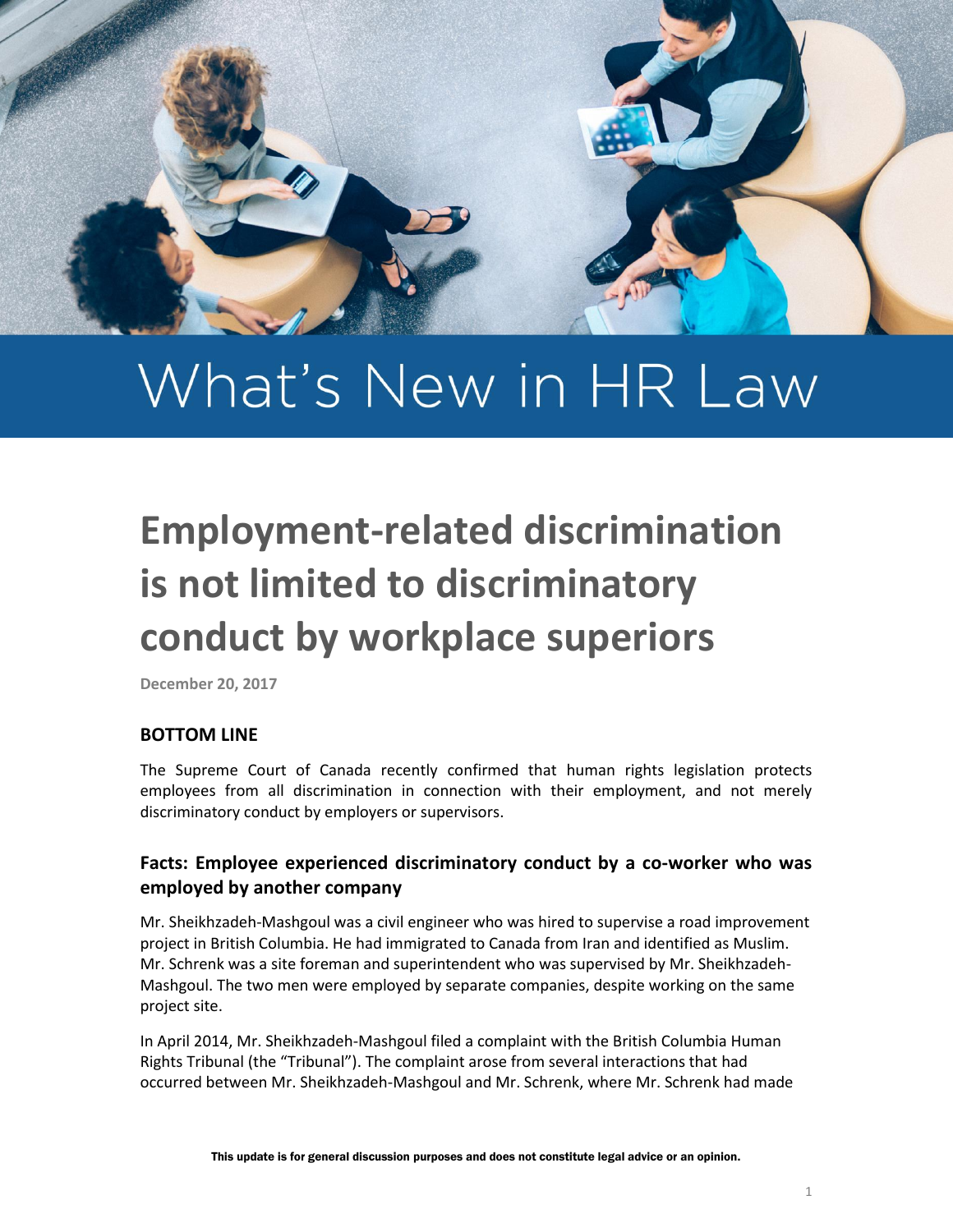derogatory comments about Mr. Sheikhzadeh-Mashgoul's place of origin, religion, and sexual orientation.

Mr. Schrenk and his employer argued that the Tribunal could not hear Mr. Sheikhzadeh-Mashgoul's complaint, as Mr. Schrenk did not exercise control over Mr. Sheikhzadeh-Mashgoul and did not work for the same employer as Mr. Sheikhzadeh-Mashgoul.

#### **The Decisions Below: Disagreement over the scope of human rights protections against discrimination in employment**

The Tribunal found that it could hear Mr. Sheikhzadeh-Mashgoul's complaint. The British Columbia Human Rights Code prohibited "a person" from discriminating against another person "regarding employment". The Tribunal found that this prohibition could apply to the actions of people who were not supervisors or employers.

The Supreme Court of British Columbia upheld the Tribunal's decision.

However, the British Columbia Court of Appeal held that the Tribunal could only address complaints of employment-related discrimination against individuals who could inflict discriminatory conduct as a condition of employment.

### **Supreme Court of Canada: Discrimination "regarding employment" should be interpreted broadly**

The majority of the Supreme Court endorsed a broad interpretation of "discrimination regarding employment". The Supreme Court stated that the Human Rights Code did not dictate who could perpetrate discrimination but, rather, intended to prohibit any discriminatory conduct against an employee, so long as the conduct was sufficiently connected to the employment context.

The majority decision emphasized that all workplace relationships—including those between coworkers—could be a source of discrimination in employment. The Supreme Court noted that power could be exerted in the workplace in ways others than "controlling the paycheck". For example, customers may exert economic power over employees or there may be power imbalances in the workplace along gender or racial lines.

The Supreme Court emphasized that a contextual analysis was necessary to assess whether discriminatory conduct was connected to a person's employment. The following questions would be relevant to this contextual analysis:

- Was the perpetrator integral to the complainant's workplace?
- Did the discriminatory conduct occur in the complainant's workplace?
- Was the complainant's work performance or work environment negatively affected?

The Supreme Court also stated that, while the perpetrator of the discriminatory conduct could be held personally liable, an employer may be found vicariously liable for discrimination by its employees if the employer is aware of and does not take steps to address the discriminatory conduct.